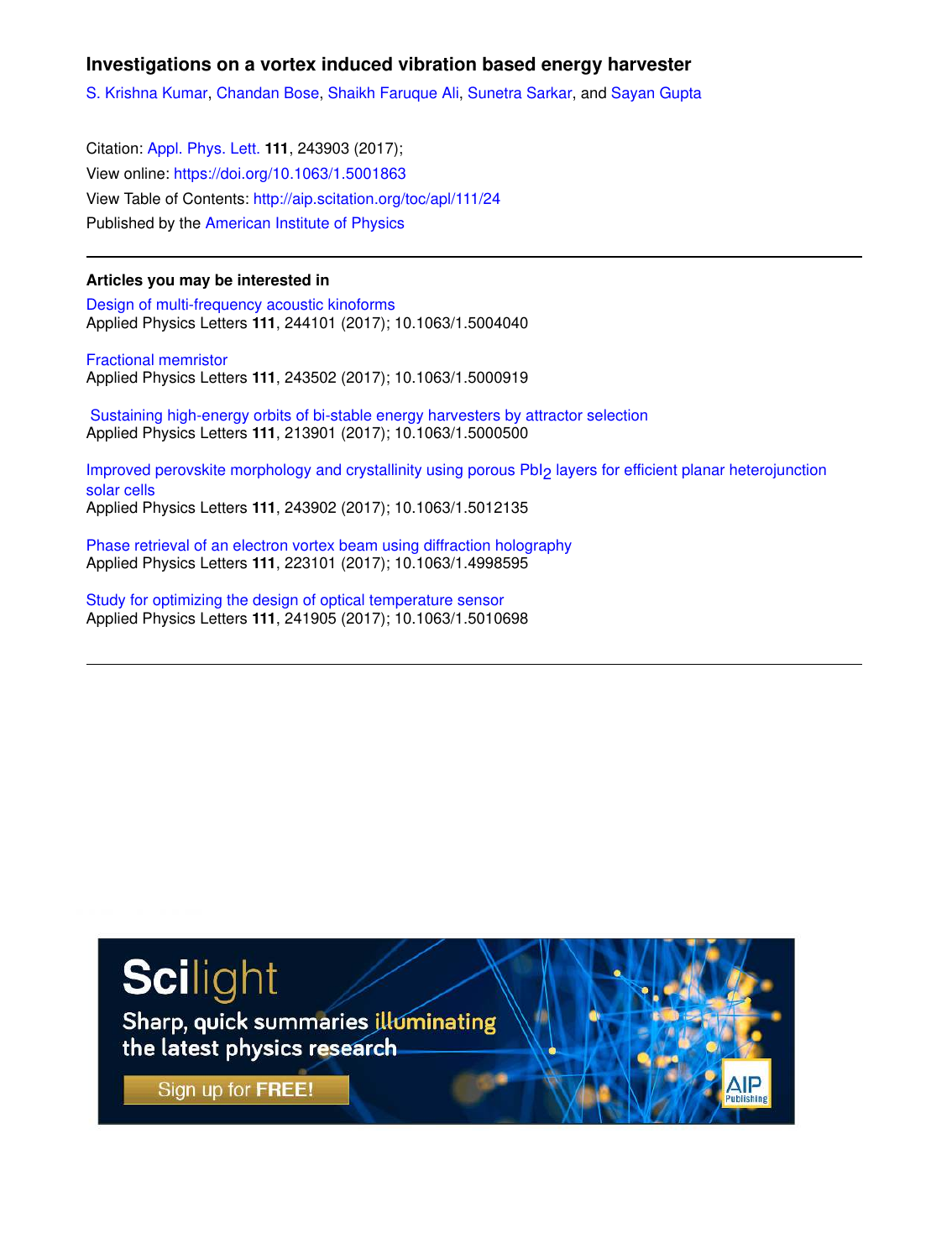

## Investigations on a vortex induced vibration based energy harvester

S. Krishna Kumar,<sup>1</sup> Chandan Bose,<sup>1</sup> Shaikh Faruque Ali,<sup>1</sup> Sunetra Sarkar,<sup>2</sup> and Savan Gupta<sup>1</sup> <sup>1</sup>*Department of Applied Mechanics, Indian Institute of Technology Madras, Chennai 600036, India*

<sup>2</sup>*Department of Aerospace Engineering, Indian Institute of Technology Madras, Chennai 600036, India*

(Received 28 August 2017; accepted 1 December 2017; published online 14 December 2017)

This study investigates energy harvesting from vortex induced vibrations of a flexible cantilevered flapper placed in the wake of a rigid circular cylinder. The effect of the gap between the cylinder and the flapper on the energy harvested is investigated through wind tunnel experiments and numerical simulations. As the flow speed is varied, a transition in the flapper dynamics is observed, which in turn affects the power extracted by the harvester. Numerical investigations reveal that the flapper dynamics is different depending on whether the vortices are shed ahead or behind the flapper. This study concludes that the choice of the gap influences the energy harvesting potential of such harvesters. *Published by AIP Publishing.* https://doi.org/10.1063/1.5001863

Devices that harvest energy based on flow induced vibrations can be broadly classified into either flutter based or vortex induced vibration (VIV) based energy harvesters.<sup>1,2</sup> The former category essentially involves a streamlined body, such as an airfoil or a plate, behaves as a coupled fluid-structure interaction (FSI) system, and undergoes sustained oscillations when the flow speed is above a critical velocity. The trigger for flutter oscillations comes from mechanical perturbation or movement of the body, which in turn generates aerodynamic loads. Beyond a critical wind speed, these loads are strong enough to sustain the oscillation. Hence, it is also called a movement induced (FSI) excitation (MIE).<sup>3</sup> In classical pitchplunge airfoil based harvesters, flow induced oscillations (and hence harvesting of energy) occur only beyond a critical wind speed.<sup>4</sup> However, energy harvesting is possible even at lower speeds by providing actuation mechanisms along, say the torsional mode, that increases the aerodynamic lift which in turn enhance the bending movement. In the aeroelastic literature, this is known as aerodynamic coupling. Thus, with the help of external actuation force and through aerodynamic coupling, combined bending-torsion oscillation can be achieved even below the critical wind speed.<sup>5</sup> In flutter based harvesters, the use of a streamlined body such as an airfoil or a plate is crucial in order to generate the necessary aerodynamic loads. Comprehensive reviews on flutter based energy harvesters are available in the literature. $6-8$ 

On the other hand, VIV is the result of flow instabilities behind bluff bodies. A bluff body, by the virtue of its shape, releases a von Kármán wake behind it. The wake with its repetitive structure can induce oscillations in the bluff body itself if it is free to move. As opposed to MIE systems (like flutter), vortex induced vibration of bluff bodies comes under instability induced (FSI) excitation (IIE). However, a wake can also impart input fluctuations to a flexible structure kept at the downstream of the bluff body. When the wake induces oscillation to the downstream structure, essentially behaving like an external source of oscillation to the structure, it is a case of externally induced (FSI) excitation (EIE).<sup>3</sup> The harvester proposed in this study belongs to the second kind of VIV based systems.

These type of VIV based smart energy harvesters usually consist of a rigidly fixed bluff body upstream of a thin flexible plate like structure called the flapper. $9-11$  These flappers are typically made of smart materials-usually piezoelectric materials which develop an electric potential under mechanical strains. The vortices generated by the flow due to the presence of the bluff body induce time varying forces on the flapper causing it to vibrate, which in turn leads to the development of an electric potential that can be harvested as electrical energy.<sup>1,7,8</sup> The harvester being considered in this study belongs to this genre.

In the absence of any downstream structures, the vortex shedding past a bluff body—typically taken to be a cylinder—depends on the Reynolds number (*Re*).<sup>12</sup> The presence of downstream structures—such as the flappers—leads to variations in the wake structures, modifying the shedding frequencies or even suppressing them.<sup>13,14</sup> Usually, these flappers are either attached to the downstream side of the bluff body<sup>10</sup> or placed leaving a gap between itself and the bluff body.<sup>9</sup> Comparative studies of similar configurations of harvesters but with attached and detached flappers showed that more power was extracted from the latter.<sup>10</sup> A similar increase in power output due to detachment has also been made recently for a harvester with a static cylinder placed in the wake of a vibrating cylinder.<sup>15</sup>

The focus of this study is to investigate the energy extracted using a VIV based harvester comprised of a rigidly fixed bluff body cylinder and a detached flapper made up of a thin flat plate in the downstream side (Fig. 1). In particular, the effect of the gap between the flapper and the cylinder on the extracted power is investigated. The cylinder is assumed to be of length *s* and diameter *D*. The flapper is taken to be of length *L*, breadth  $b \leq s$ , and thickness *h* and is attached to the downstream side of the cylinder at a distance *d* using a rigid bar. The leading edge of the flapper is fixed to a transverse rigid bar such that the flapper behaves like a cantilever plate. The direction of upstream flow with velocity *U* m/s is as shown in Fig. 1. Macro-fiber composite (MFC) patches of dimensions  $c \times a$  are pasted near the fixed end of the flapper on the dorsal side. The mean power, *Pm*, harvested from the system in duration  $[t_1, t_2]$  is given by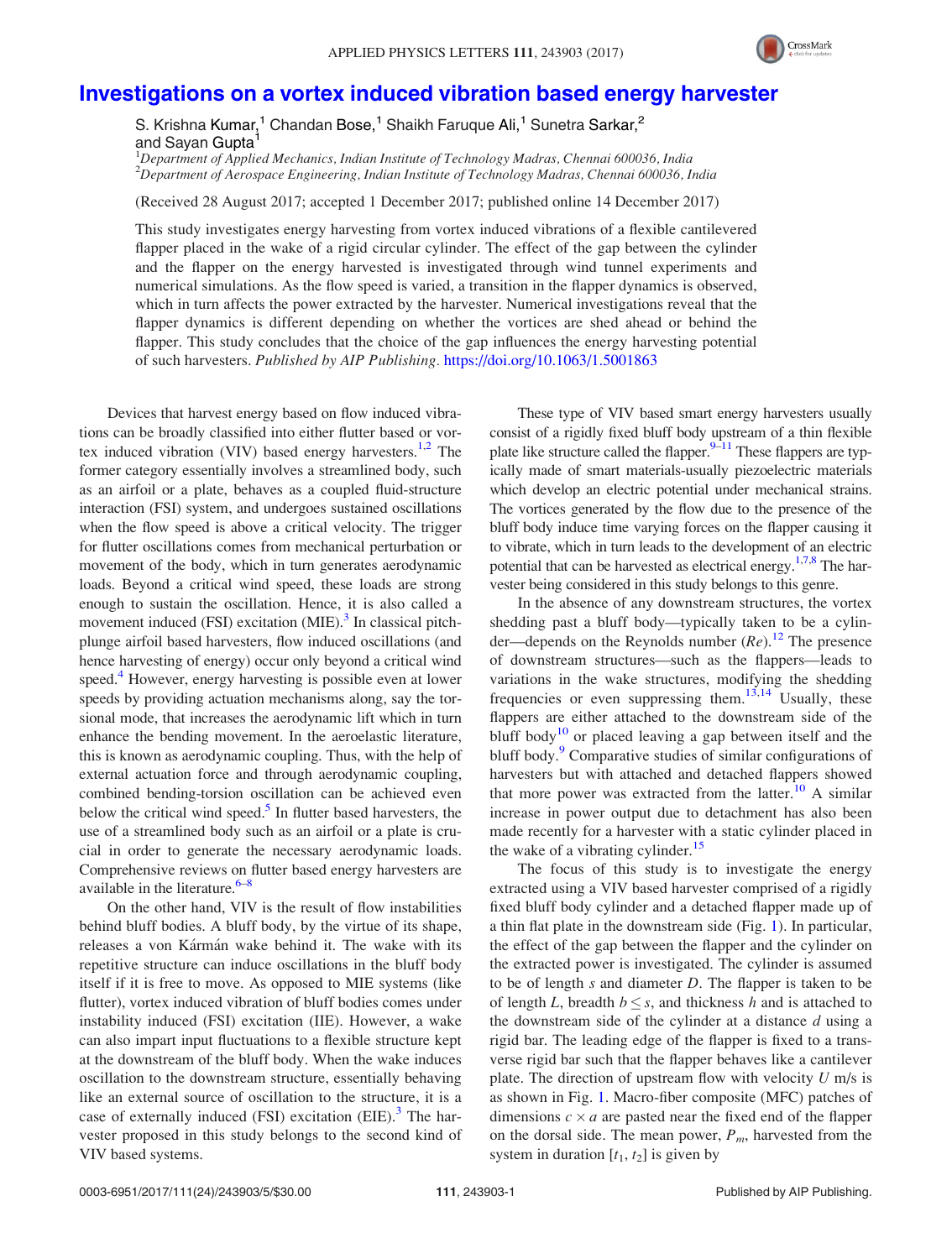

FIG. 1. Schematic diagram for the energy harvester.

$$
P_m = \frac{1}{R(t_2 - t_1)} \int_{t_1}^{t_2} V^2(t) \, \mathrm{d}t,\tag{1}
$$

where  $R$  and  $V(t)$  are the resistive load and the voltage output of the harvester at any instant of time *t*, respectively.

A prototype of the harvester shown in Fig. 1 is constructed for the wind tunnel experiments. The test section is 700 mm long with a cross section of  $750 \times 700$  mm (Fig. 2). A steel cylinder is considered such that  $D = 80$  mm and  $s = 250$  mm. The flapper is made of aluminium having dimensions  $L = 170$  mm,  $b = 90$  mm, and  $h = 0.3$  mm. The gap is taken to be  $d = 2D = 160$  mm and is as per the recommendations in Refs. 10 and 16 for maximum displacements at the trailing edge of the flapper. A MFC patch of dimensions  $a = 50$  mm and  $c = 20$  mm was attached to the flapper by vacuum pressing, close to the leading edge and placed symmetrically about the midsection of the flapper. The wind tunnel was operated in the suction mode to ensure uniform flow conditions.

The electrical power output was measured by passing the MFC patch voltage through a resistance of  $R = 300 \text{ k}\Omega$ . Additionally, the flapper displacements were measured at a point 20 mm from the trailing edge along the midsection of the flapper, using a Wenglor opto NCDT type laser displacement sensor. The displacement and voltage measurements were



FIG. 2. Photograph of the harvester setup in the open-loop, closed section Eiffel type wind tunnel in the Biomimetics and Dynamics Laboratory of the Department of Aerospace Engineering in the Indian Institute of Technology Madras.



FIG. 3. MFC voltage time histories for flow velocities (a) 2.5 m/s, (b) 6.5 m/s, (c) 8.5 m/s, and (d) 10.5 m/s.

acquired through a 4-channel ATALON Data Acquisition system.

Wind tunnel tests were carried out for flow velocities 2–11 m/s, and the MFC voltage time histories were recorded (Fig. 3) for segments of time histories at different flow velocities *U*. The voltage signal is observed to be weak at low flow velocities and gradually gains strength with an increase in *U*, barring a local spike about  $U = 3$  m/s. The corresponding frequency spectra shown in Fig. 4 reveal an interesting phenomenon. The frequency spectrum for MFC voltage has a single peak at 9.69 Hz for  $U = 2.5$  m/s. However, for higher *U*, an additional frequency component emerges whose strength increases with *U*. As *U* is increased, both the peaks have a rightward shift along the frequency axis.

The mean power output  $P_m$  computed using Eq. (1) for the range of flow velocities is shown in Fig.  $5(a)$ . It is observed that the power curve can be qualitatively demarcated into three regimes. Regime 1 shows a local peak for  $U = 3$  m/s. In regime 2, the extracted power varies linearly with *U* with a small positive slope; the magnitude of the power extracted is lower than the peak power extracted in regime 1. Regime 3 is characterized by significantly higher power extraction. An inspection of the efficiency of the power extracted in regime 3 as *U* varies [see Fig. 5(b)] reveals a steady increase in efficiency till  $U = 10$  m/s; subsequently, even though the power extracted is higher, there is a saturation in  $\eta$ . Here,  $\eta = P'_m/P'_{air}$ , where  $P'_m$  is the power output per unit volume of the MFC.  $P'_{air}$  is the input flow power density per unit volume of the harvester<sup>17</sup> and is



FIG. 4. Frequency spectra for the MFC voltage for flow velocities (a) 2.5 m/s, (b) 6.5 m/s, (c) 8.5 m/s, and (d) 10.5 m/s.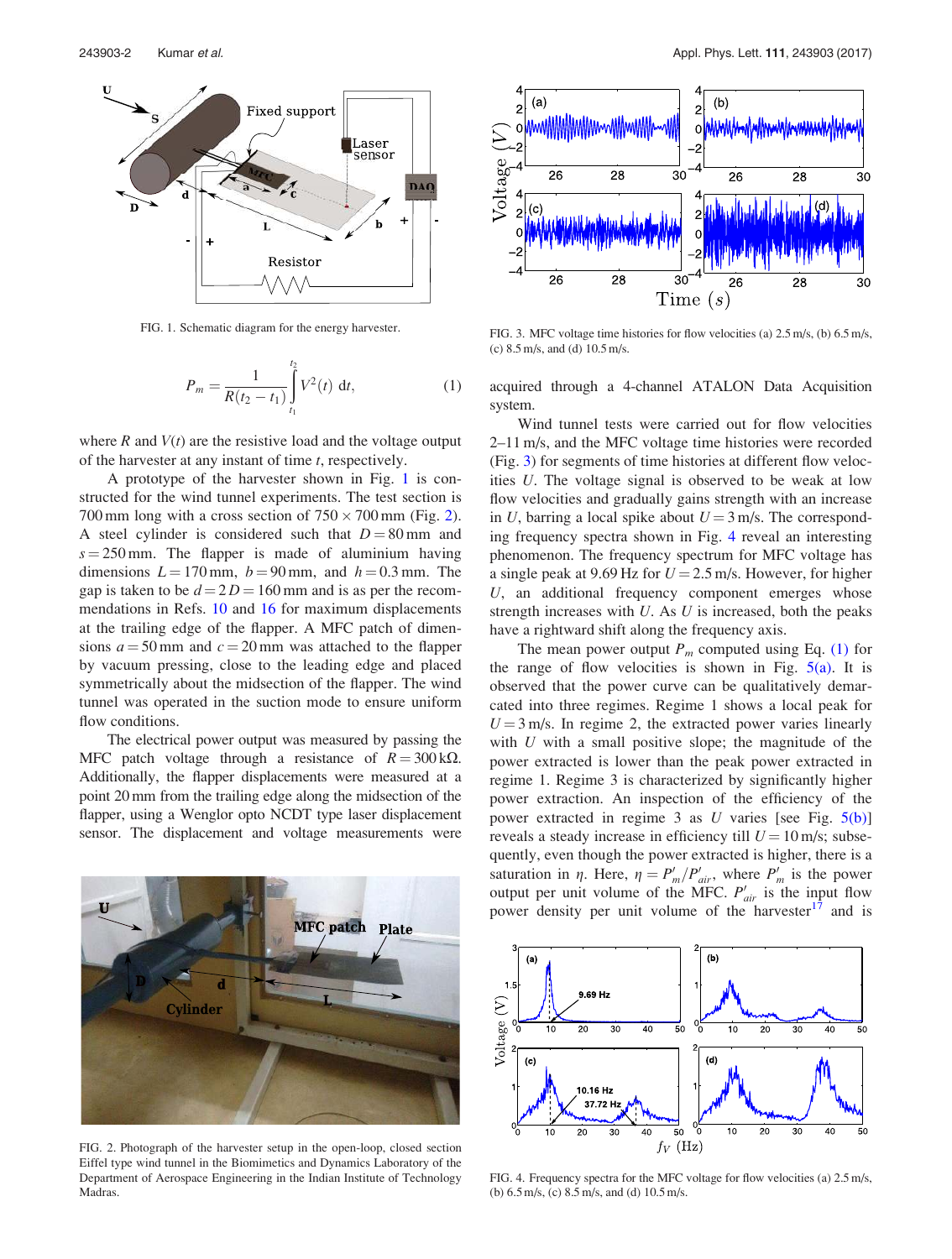

FIG. 5. (a) Variation of mean power output  $P_m$  and (b) variation of efficiency with a change in flow velocity *U* m/s in regime 3.

 $P'_{air} = (1/2)A_f \rho U^3/(A_f (D + d + L))$ , and  $A_f$  is the frontal area of the harvester.

A numerical analysis is carried out to gain an understanding about this variation in the power extracted from the harvester. The flow, the rigid bluff body, and the flexible flapper are numerically modelled taking into account the coupled dynamical interaction effects. The fluid-structure interaction (FSI) numerical framework consists of an incompressible Navier-Stokes (N-S) solver coupled with a nonlinear elastic structural model through a partitioned approach based strong coupling method.<sup>18</sup> The N-S equation expressed in the arbitrary Lagrangian-Eulerian (ALE) formulation is solved over a time varying computational domain using a moving grid. A large strain elastic stress analysis solver based on Lagrangian displacement formulation is implemented for resolving the structure dynamics.<sup>19</sup> The FSI solver has been tested and validated with the existing literature.19,20 A rectangular computational domain of length 15*D* along the longitudinal axis of the harvester and breadth 10*D* along the transverse axis is considered. The harvester is placed along the mid-axis of this domain, such that the inlet is 1*D* upstream of the cylinder. The domain dimensions are selected so that wall effects are negligible in the Computational Fluid Dynamics (CFD) computations. The domain is discretized using a structured grid; the mesh resolution has been chosen through a grid independence study. $20$ 

For flow past a circular cylinder with no downstream structures disturbing its wake, vortex shedding results in a von Kármán vortex street downstream of the body. Prior to shedding, vortices are built-up when the two opposite sense shear layers emanating from either side of the cylinder interact at a distance 1*D*-2*D* downstream of the cylinder, in what is known as the vortex formation length (*L<sup>f</sup>* ). However, in the presence of a downstream structure, the shear layers separately impinge on the flapper as their interaction is obstructed. Depending on the length of the flapper, the shear layers may shed vortices downstream of the flapper or simply reattach to the flapper, forming a nearly steady recirculation bubble.<sup>9,13,14,16,21,22</sup> Thus, for a given flow velocity and small values of gap *d*, the vortex shedding may be totally absent or happen downstream of the flapper; for higher *d*, vortices are shed ahead of the flapper. Since these vortices are the driving forces for the flapper vibrations, any spatiotemporal changes in the vortices affect the flapper vibrations and, in turn, the energy harvested.

Rather than changing the gap length *d* for a specified *U*, an equivalent parametric study can be carried out by keeping *d* constant and increasing *U*. This leads to a decrease in  $L_f^{14}$ and beyond a critical velocity can eventually lead to the vortices being shed between the cylinder and the flapper. For sub-critical velocities, the shedding may altogether be suppressed or happen downstream of the flapper depending on the relative numerical values of *d* and *L*.

The detailed flow field for a range of *Re* is investigated to understand the effect of the gap between the cylinder and the flapper in the vortex shedding. Two qualitatively distinct flow patterns are presented in terms of vorticity contours for  $Re = 500$  and 1000 in Fig. 6. At  $Re = 500$ , the presence of the flexible flapper with a gap twice the diameter of the cylinder is seen to inhibit the shedding immediately behind the cylinder. Rather, the vortex cores deform by convecting over the flexible plate, inducing in it a moderate vibration, and subsequently sheds downstream of the flapper. The spatiotemporal impingement of the vortices on the flapper leads to a deformation of the flapper that resembles the first mode shape, causing it to vibrate in the first natural frequency. At  $Re = 1000$ , the vortices are observed to shed in the gap with smaller  $L_f$ , which subsequently triggers the vibration of the flapper. In other words, a natural von Kármán shedding starts taking place. Moreover, it is evident that the shedding frequency is higher than the previous cases, as indicated by the rapid change in the flow pattern with every snapshot. Besides, vortex induced vibration of the flexible plate is seen to be enhanced remarkably in terms of its higher mode shapes. The shape of the flapper seems to be governed by the number of vortices convecting along its surfaces at a given time instant which, in turn, excites higher modes.

From the flow fields presented here, it is evident that a transition in the mode of vortex shedding happens due to  $L_f$ decreasing with increasing *Re*. For the pre-transition case,



FIG. 6. Comparison of vorticity contours at  $Re = 500$  and  $Re = 1000$  at different time instances.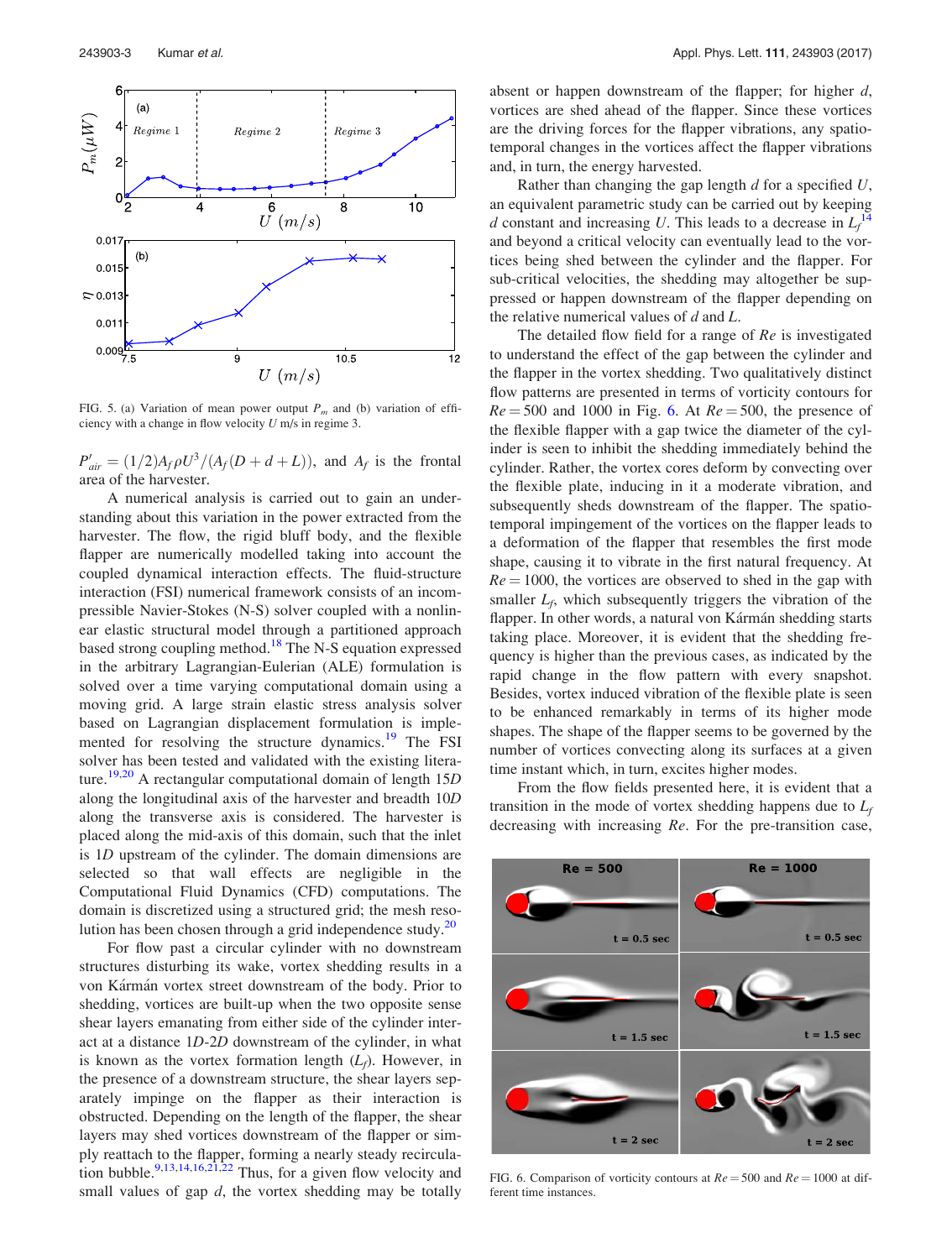the vortex formation length could be greater than 5*D*  $(D+d+L)$  since the interaction between the shear layers happens only beyond the flapper. On the contrary, in the post transition regime, the formation length  $L_f$  is lower than the gap  $(2D)$ , as  $L_f$  decreases with an increase in *U*. The change from an inhibited vortex shedding to a natural shedding behaviour seems to occur almost abruptly. A change in the formation length also causes a similar abrupt change in the vortex shedding frequency, denoted non-dimensionally as the Strouhal number  $St = f_s L_s/U$ . Here,  $f_s$  is the vortex shedding frequency and  $L<sub>S</sub>$  is taken to be the diameter of the bluff body.

The numerical results suggest that there exist two distinct regimes of fluid flow around the flapper depending on whether vortex shedding occurs behind or ahead of the flapper. This in turn affects the flapper vibrations. Figure 7 shows the variation of peak amplitude and the root mean square (rms) displacement of the flapper at a location near the trailing edge along the midsection. These observations are qualitatively consistent with the reported literature.<sup>9</sup> The local peak at  $U = 3$  m/s can be attributed to a lock in of the shedding frequency with the first natural frequency of the flapper.<sup>16</sup>

The frequency spectra of the flapper displacements for various *U* are investigated. The frequency of the flapper oscillations can be represented in terms of a non-dimensional number  $St_p = f_p L_s/U$ , where  $f_p$  is the dominant frequency obtained from the displacement frequency spectra at a particular  $U$  and  $L<sub>S</sub>$  is the length scale associated with the system, which can be taken to be equal to  $L_f$ . This implies that  $L<sub>S</sub>=D$  when vortex shedding occurs ahead of the flapper and  $L_s = L + d + D$  when shedding occurs behind the flapper. When  $L_s = D$ , the  $St_p$  values undergo a jump at  $U = 7.5$  m/s; these values are close to 0.2 which is the Strouhal number typically considered for the Reynolds number for the range of flows considered in this study.<sup>12</sup> This suggests that  $St_p$  and *St* are closely related and indirectly confirm that the plate oscillates at the frequencies of vortex shedding, and the flapper oscillations are indeed due to the forcing generated by



FIG. 7. Peak and RMS deviation of the flapper response for different flow velocities.

cylinder wake vortices. A similar jump in *St<sup>p</sup>* can be observed when  $L_s = L + d + D$  (see Fig. 8) although the values are much higher. However, using  $L<sub>S</sub> = L + d + D$  for regime 2 and  $L_s = D$  for regime 3, it is observed that the variation of  $St_p$  with  $U$  is without any significant jumps. This trend is similar to the formation length based Strouhal number reported in the literature.<sup>14</sup> These observations are significant as the convention in the energy harvesting community is to consider a constant Strouhal number, typically taken to be 0.2.

It is pertinent to note that despite the jump in  $f_p$  as  $U$  is varied, the mean power curve shown in Fig. 5 does not exhibit any sharp jump. The relatively smooth trend is similar to that of the rms displacements of the flapper (see Fig. 7). However, it can be seen that a marked rise in rms displacements, as well as in  $P_m$ , is observed only in the vicinity of  $U = 7.5$  m/s where there is a jump in  $St<sub>p</sub>$ . In regime 3, the vortices are well developed and impinge larger forces on the flapper, resulting in more vigorous vibrations. On the other hand, in regime 2, the vortices either occur beyond the trailing edge of the flapper or are not well developed over the flapper resulting in weaker vibrations. This explains the higher power extracted in regime 3, where  $U > 7.5$  m/s.

Figure 5 shows that the power efficiency does not increase beyond a specified flow speed. It can be hypothesized that at these higher values of *U*, the vortex shedding frequency is large enough so that more than two vortices impinge on the flapper at each time instant. This implies that the spatio-temporal deflection of the flapper induces higher modes to be excited. As the placement of the MFC patches is optimal only for efficient harvesting of energy when the flapper vibrates in the first mode, the power extraction is inefficient at flow speeds higher than  $U = 9.8$  m/s. More studies need to be carried out to investigate this further.

It is a common trend in flow energy harvester community to assume that an energy harvester would oscillate in its first modeshape. $17$  From the results presented here, it is evident that the change in the regime of vortex shedding is accompanied by a change in the dominant mode shape, leading to a sub-optimal power extraction despite stronger fluid forces. The efficiency of power extracted is observed to be



FIG. 8. Non-dimensional frequency of flapper oscillations for different flow velocities with two length scales, *D* and  $L + d + D$ . The dotted line shows a more realistic  $St_p$  with different  $L_S$  in different regimes.